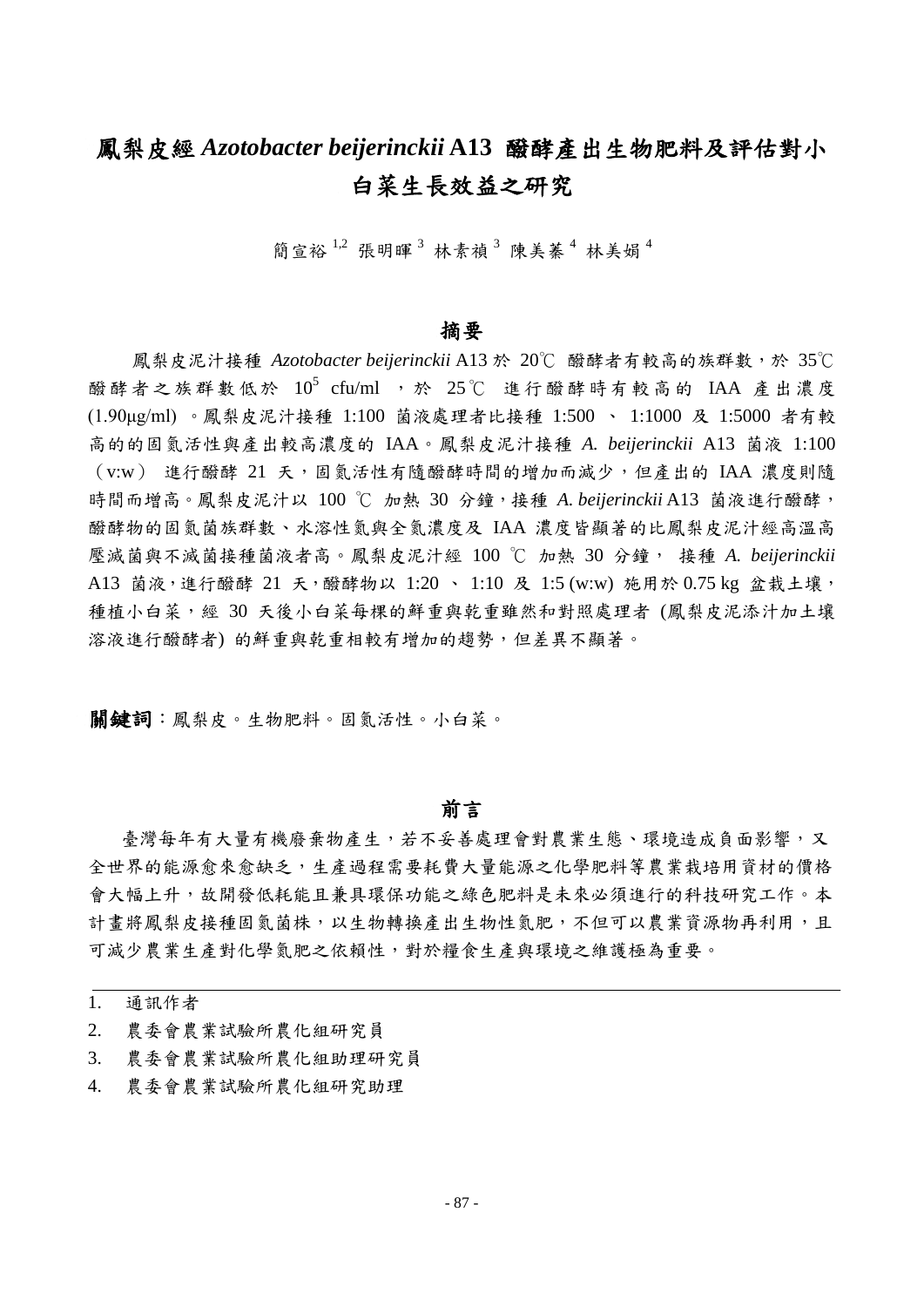#### 材料與方法

一、鳳梨皮成份之分析:

測定鳳梨皮以果汁機絞成泥狀然與純水依 1:1 (w:v) 比例混合後,測定 pH 與 EC 值及總還原糖含量 (DNS method) 。鳳梨皮以 85 ℃ 烘乾後,測定全量氮、磷 及鉀濃度。

二、鳳梨皮泥汁接種固氮菌 *A. beijerinckii* A13 進行醱酵對固氮族群數、固氮活性、產出 IAA 濃度及固氮量影響之探討:

8.5 g 鳳梨皮泥與 41.5 ml 水混合為鳳梨皮泥汁,調酸鹼值為 pH 7 ,置於 125 ml 玻 璃錐形瓶內,以 100℃ 加熱 30 分鐘,冷卻後進行下列試驗:

(一)探討鳳梨皮泥汁接種 *A. beijerinckii* A13 於不同溫度進行醱酵對固氮菌族群數、固氮活 性及 IAA 濃度之影響:

於無菌操作檯,將菌液以 1:100 (v:w) 接種於含鳳梨皮泥汁之 125 ml 玻璃錐 形瓶內,然後置於 20℃ 、 25℃ 、 30℃ 及 35℃ 進行醱酵, 經 3 天後取樣品,測 定固氮菌族群數、以 GC 測定固氮活性及 HPLC 測定 IAA 濃度。

(二)探討不同比例的 *A. beijerinckii* A13 菌液接種於鳳梨皮泥汁進行醱酵對固氮菌族群數、 固氮活性及 IAA 濃度之影響:

菌液以 1:100 、 1:500 、 1:1000 及 1:5000 (v:w) 接種於含鳳梨皮泥汁之 125 ml 玻璃錐形瓶內,置於 25℃ 醱酵,經 3 天後取樣品,測定固氮菌族群數、固氮活 性及 IAA 濃度。

(三)探討鳳梨皮泥汁接種 *A. beijerinckii* A13 經醱酵不同時間對固氮菌族群數、固氮活性及 IAA 濃度之影響:

於無菌操作檯,將菌液以 1:100 (v:w) 接種於含鳳梨皮泥汁之 125 ml 玻璃錐 形瓶內,然後置於 25℃ 溫度下醱酵,經 1、 3、 7、 14 及 21 天後取樣品,測 定固氮菌族群數、固氮活性及 IAA 濃度。

三、鳳梨皮泥汁經不同方式滅菌後接種 *A. beijerinckii* A13 進行醱酵對菌族群數、固氮活性、 產出 IAA 濃度及水溶性有效氮與全氮濃度影響之探討:

8.5 g 鳳梨皮泥與 41.5 ml 水混合為鳳梨皮泥汁,調酸鹼值為 pH 7 ,置於 125 ml 玻 璃錐形瓶內,然後分冸以 1.1 atm 壓力配合 121℃ 條件下滅菌 30 分鐘、 100 ℃ 加熱 30 分鐘滅菌及不加熱 (對照處理),於無菌操作檯冷卻後接種 1:100 (v:w) 菌液,然後 置於 25℃ 溫度下進行醱酵,經 21 天後,取樣品測定固氮菌族群數、固氮活性、產出 IAA 濃度及水溶性有效氮與全氮濃度。

- 四、鳳梨皮泥汁經 *A. beijerinckii* A13 醱酵後產物對盆栽小白菜生長之效益評估:
- (一)探討鳳梨皮泥汁接種 *A. beijerinckii* A13 菌液或土壤溶液進行醱酵對醱酵產物水溶性有 效氮、全氮及 IAA 濃度之影響:

 $8.5 g$  鳳梨皮泥與 41.5 ml 水混合為鳳梨皮泥汁,調酸鹼值為 pH 7, 置於 125 ml 玻璃维形瓶內,以 100 ℃ 加熱 30 分鐘,冷卻後,於無菌操作檯接種 1:100 (v:w) 菌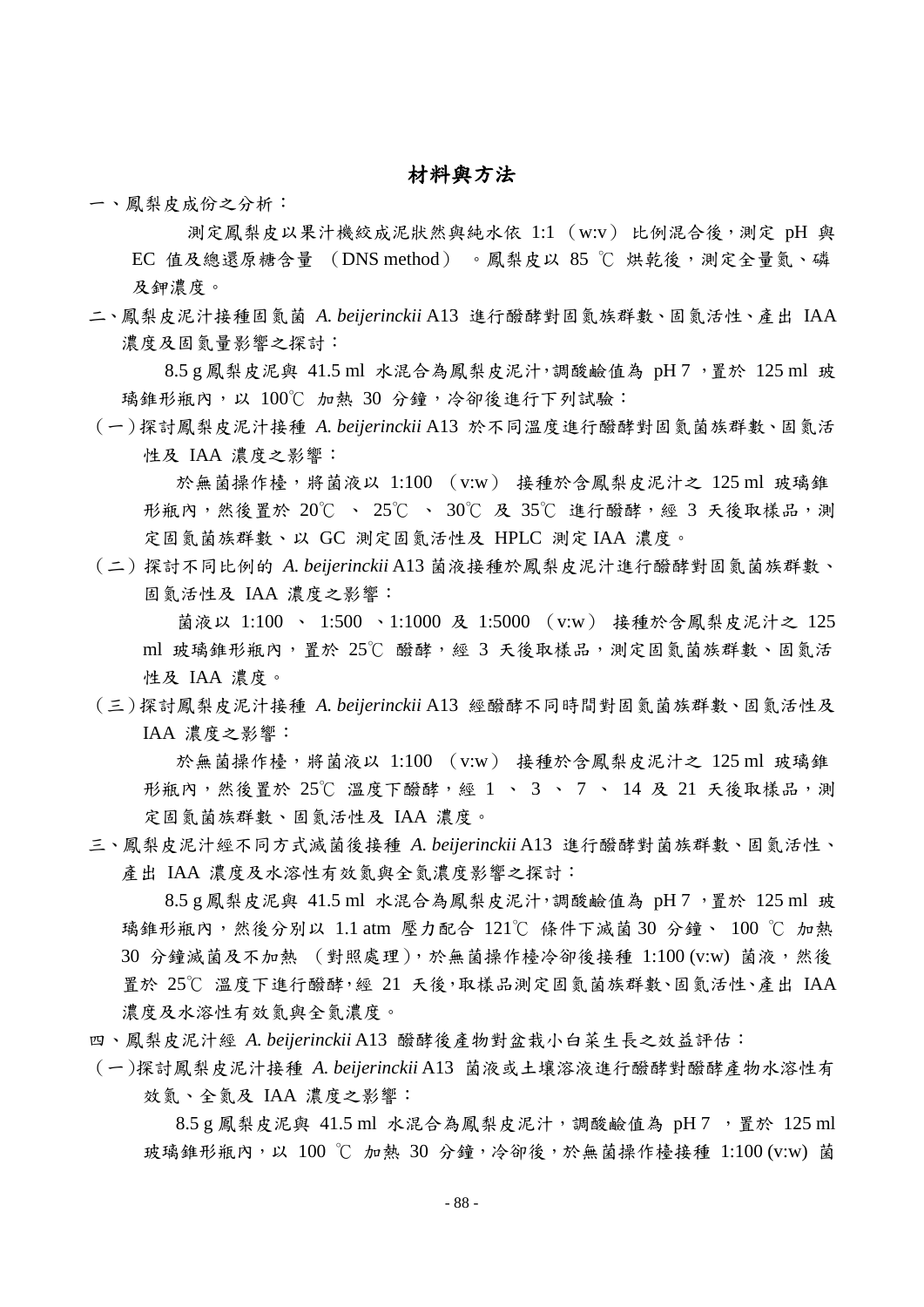液或土壤溶液,進行醱酵 21 天後取樣品,測定水溶性有效氮、全氮及 IAA 濃度。 (二)盆栽土壤施用鳳梨皮泥汁醱酵產物對小白菜鮮重與乾重的影響:

將實施方法 四(一) 製備後之鳳梨皮醱酵產物(以鳳梨皮泥汁添加土壤溶液進行醱 酵之產物為對照), 以 1:20 、 1:10 及 1:5 (w:w) 施用於 0.75 kg 盆栽土壤, 4 重 複,種植小白菜,於種植 30 天後採收,測定地上部鮮重與乾重,以評估對盆栽蔬菜 生長之效益。

#### 結果與討論

一、鳳梨皮之成份含量:

鳳梨皮經分析後,得知其水分含量為 84.4%、酸鹼值與電導度值 (1:1, w:v) 為 pH4.08 與 4.69 (mS/cm)、全氮、全磷及全鉀濃度分別為 9.6 mg/g 、 1.85 mg/g 及 1.44 mg/g , 還原糖農度為 0.42 mg/g 。

二、鳳梨皮泥汁接種固氮菌 *A. beijerinckii* A13 菌液於不同溫度進行醱酵對固氮菌族群數、固 氮活性及 IAA 濃度的影響:

鳳梨皮泥汁以 100℃ 加熱 30 分鐘後接種 *A. beijerinckii* A13 菌液,於不同溫度進 行醱酵 3 天後,得知固氮菌族群數以於 20℃ 醱酵者較多,其次為於 25℃ 與 30℃ 醱 酵者,族群數皆高於  $10^8$ cfu/ml ,而於 35℃ 醱酵者之固氮菌族群數低於  $10^5$ cfu/ml(圖 1) ,由此可以知道 20℃ 至 30℃ 適合固氮菌 *A. beijerinckii* A13 於鳳梨皮泥汁生長; 於 25℃ 醱酵有較高的固氮活性 (3,135nmole/hr · flask) , 其次於 20℃ 醱酵者, 皆顯著 高於 30℃ 醱酵者,而於 35℃ 醱酵者的固氮活性則測不出固氮活性 (圖 2) ;於 25℃ 進 行醱酵有較高的 IAA 濃度 (1.90μg/ml) 產出,其次為於 30℃ 進行醱酵者,皆顯著比於 35℃ 進行醱酵者高,而於 20℃ 醱酵者的 IAA 濃度則測不出 (圖 3) 。

三、鳳梨皮泥汁接種不同比例固氮菌 *A. beijerinckii* A13 菌液進行醱酵對固氮菌族群數、固氮 活性及 IAA 濃度的影響:

鳳梨皮泥汁以 100℃ 加熱 30 分鐘,接種不同比例(v:w)*A. beijerinckii* A13 菌液, 進行醱酵,以鳳梨皮泥汁接種 1:100 、 1:500 及 1:1000 菌液者皆比接種 1:5000 菌液 者有較多的固氮菌族群數 (圖 4) 。鳳梨皮泥汁接種 1:100 菌液者的固氮活性 (847ηmole/hr · flask) 為較高, 其次依序為接種 1:500 、 1:1000 及 1:5000 菌液者 (圖 5) 。鳳梨皮泥汁接種 1:100 菌液,進行醱酵,所產出的 IAA 濃度 (7.43μg/ml) 為較高, 比鳳梨皮泥汁接種 1:1000 與 1:5000 菌液者顯著的高;而鳳梨皮泥接種 1:5000 菌液, 進行醱酵,醱酵產物則測不到 IAA 的濃度 (圖 6) 。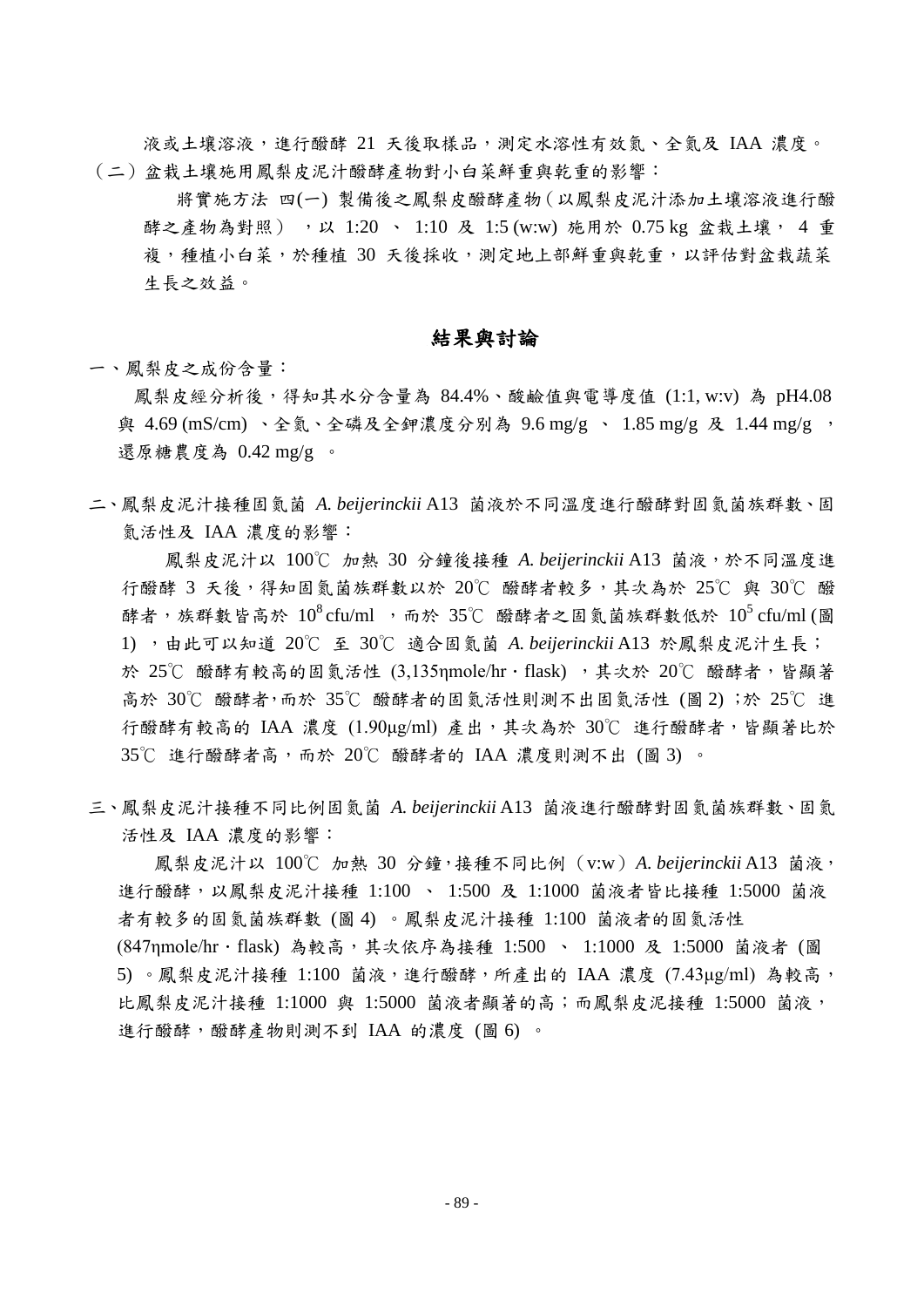

圖 1.鳳梨皮泥汁接種 *A. beijerinckii* A13 菌液於不同溫 度下繁衍 3 天後之族群數。



圖 2.鳳梨皮泥汁接種 *A. beijerinckii* A13 菌液於不同溫 度下進行醱酵 3 天後之固氮活性。



圖 3.鳳梨皮泥汁接種 *A. beijerinckii* A13 菌液於不同溫 度下進行醱酵 3 天後產出之 IAA 濃度。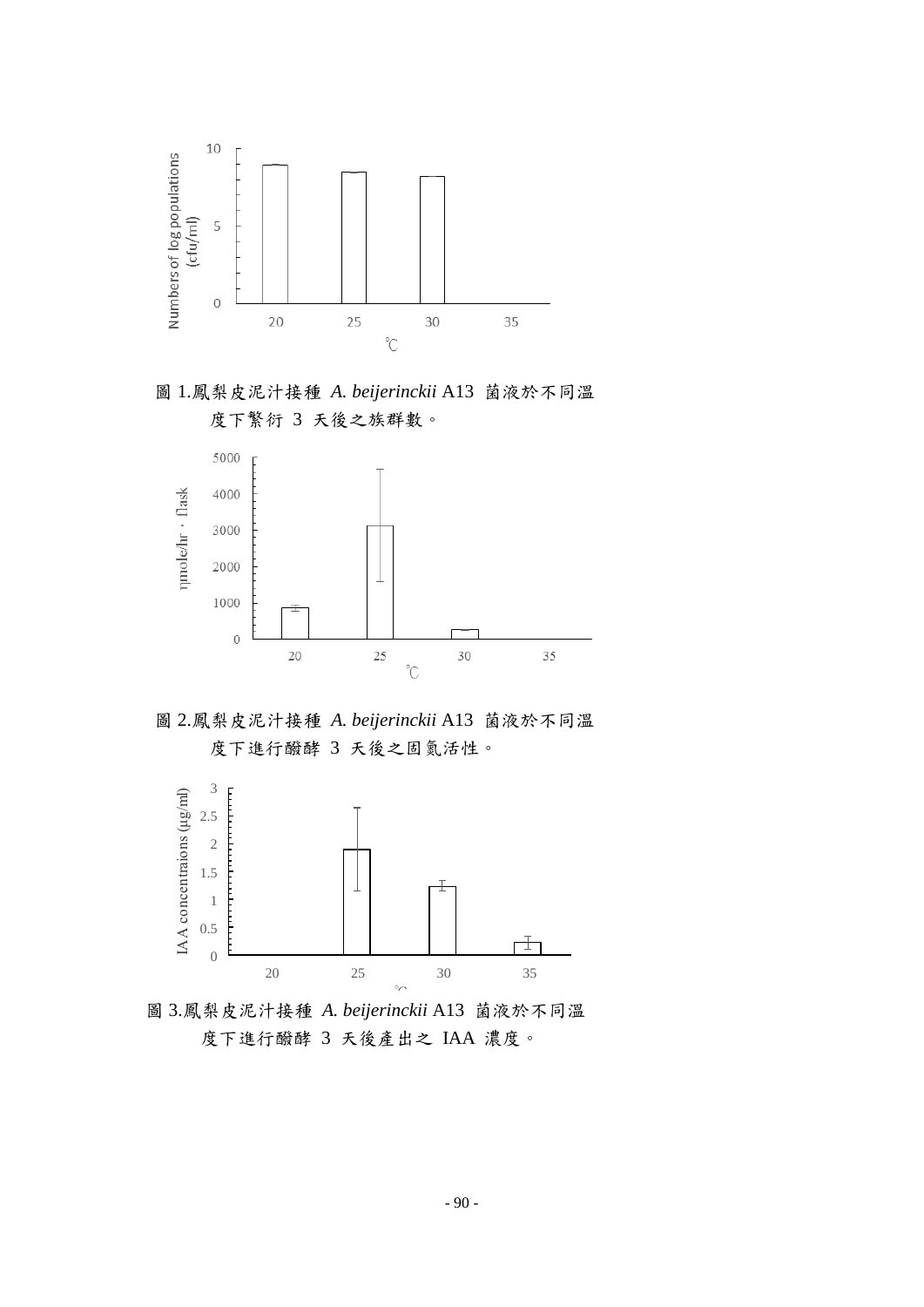









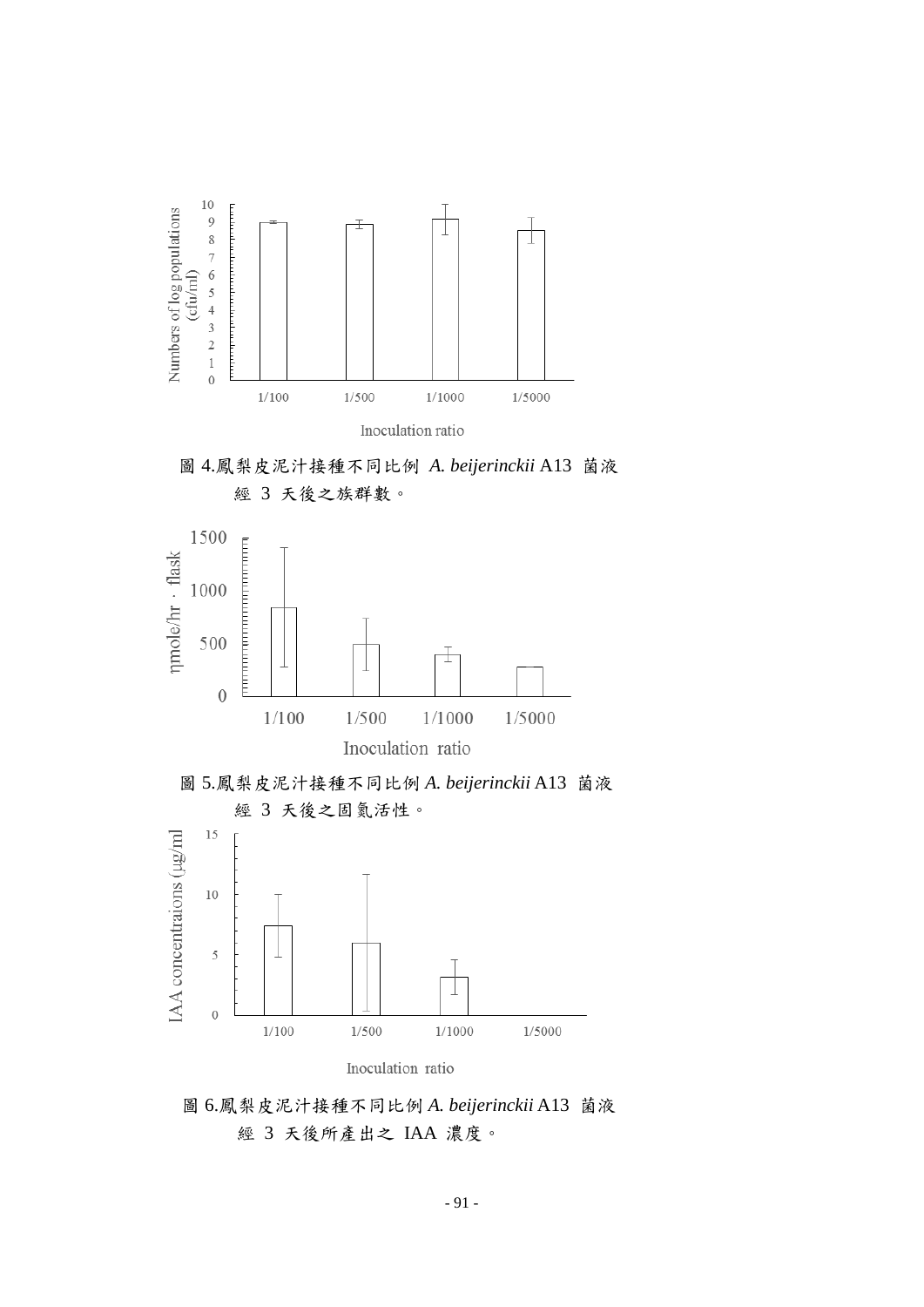四、鳳梨皮汁接種固氮菌 *A. beijerinckii* A13 菌液經醱酵不同時間對固氮菌族群數、固氮活性 及 IAA 濃度的影響:

鳳梨皮泥汁接種 1:100 (v:w) *A. beijerinckii* A13 菌液,經醱酵 3 天與 7 天時有 較高的固氮菌族群數  $(10^{9}$ cfu/ml 以上),比醱酵 1 天、 14 天及 21 天時的固氮菌族群 數顯著的高,醱酵至 21 天時菌族群數仍維持  $10^{8.9}$  cfu/ml (圖 7) 。醱酵第 1 天時的固氮 活性 (3,139nmole/hr·flask) 顯著的比其他醱酵時間者較高,固氮活性有隨醱酵時間的增 加而減少的現象,於醱酵第 14 天時固氮活性明顯的驟降 (圖 8) 。鳳梨皮泥汁接種菌液, 經醱酵 1 天時測不出 IAA 的濃度,但隨醱酵的時間增加, IAA 的產出濃度會顯著的增 加,於進行醱酵 21 天時 IAA 的產出濃度較高為 88.4μg/ml (圖 9) 。



圖 7.鳳梨皮泥汁接種 *A. beijerinckii* A13 菌液經不同天 數後之族群數。



圖 8.鳳梨皮泥汁接種 *A. beijerinckii* A13 菌液經不同天 數後之固氮活性。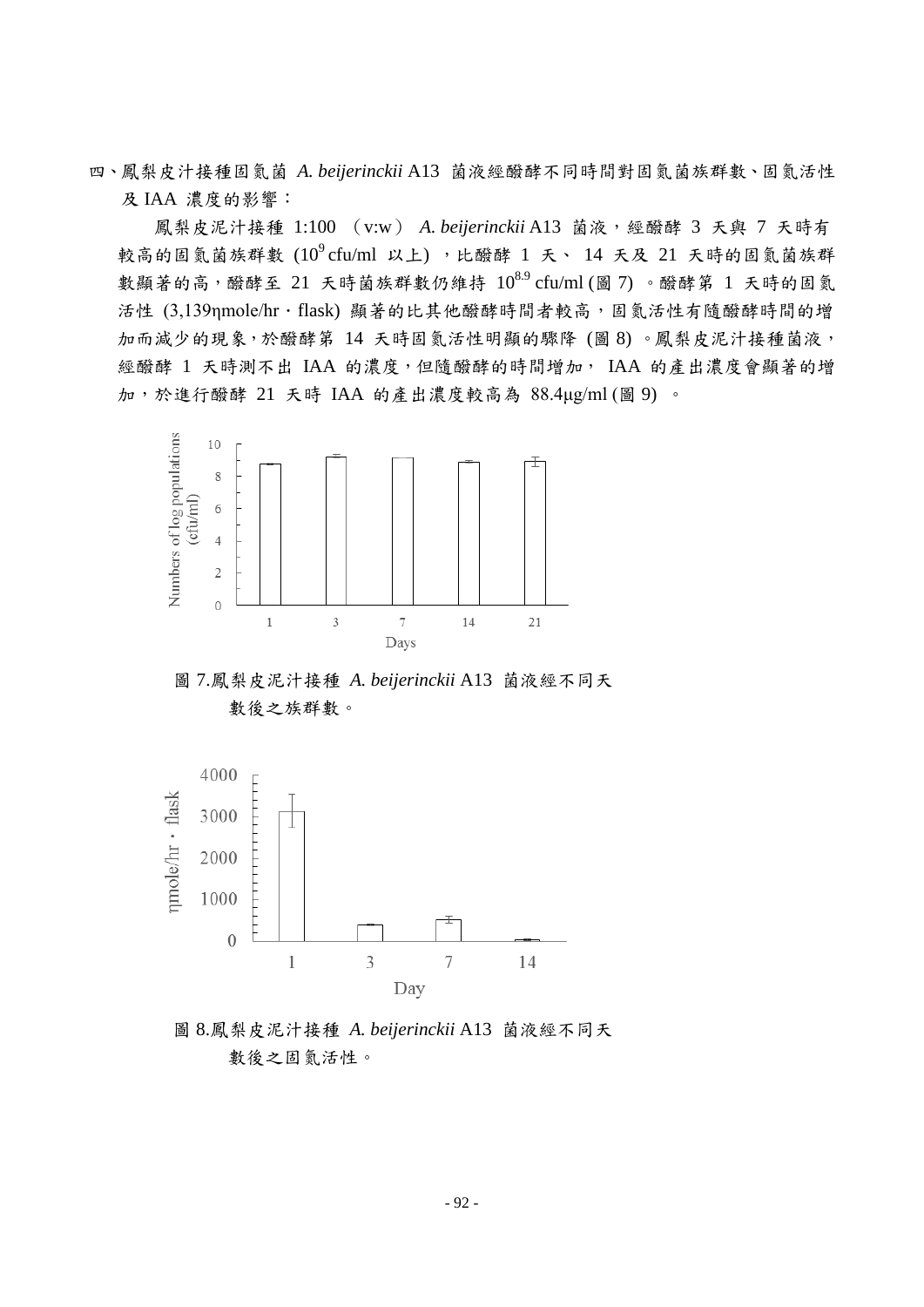

圖 9.鳳梨皮泥汁接種 *A. beijerinckii* A13 菌液經不同天 數後所產出之 IAA 濃度。

五、鳳梨皮泥汁以不同方式滅菌,接種 1:100 (v:w) *A. beijerinckii* A13 菌液,經醱酵後對 固氮菌族群數、 IAA 產出的濃度及水溶性有效氮與全氮濃度之影響:

鳳梨皮泥汁以 100 ℃ 加熱 30 分鐘,接種固氮菌 A. beijerinckii A13 菌液,進行醱 酵 21 天時固氮菌的族群數仍有 108.47 cfu/ml ,而經高壓高溫滅菌與不滅菌的鳳梨皮泥汁 接種固氮菌 A. beijerinckii A13 菌液,進行醱酵後的固氮菌族群數皆少於 10<sup>5</sup> cfu/ml (圖 10) 。鳳梨皮泥汁以 100 ℃ 加熱 30 分鐘,接種固氮菌菌液,進行醱酵,醱酵液的水溶 性氮濃度為 0.056 mg/ml ,是未接種菌液者濃度的 3.1 倍;經高溫高壓滅菌與不滅菌的 鳳梨皮泥汁接種菌液,而進行醱酵後所產出的水溶性有效氮濃度分別為 0.04 mg/ml 與 0.01 mg/ml,與未接種菌液者相較皆差異不顯著,可見鳳梨皮泥汁以 100 ℃ 加熱 30 分 鐘方式滅菌配合接種固氮菌菌液,進行醱酵,較能產出水溶性有效性氮 (圖 11) 。鳳梨皮 泥汁以 100 ℃ 加熱 30 分鐘,接種固氮菌菌液進行醱酵,醱酵產物的全氮濃度為 0.4mg/ml ,較未接種固氮菌菌液者增加 15.3% ;鳳梨皮泥汁經高溫高壓滅菌與不滅菌, 接種固氮菌菌液進行醱酵,醱酵產物的全氮濃度分別為 0.36 mg/ml 與 0.37 mg/ml,與未 接種固氮菌菌液者相較皆差異不顯著,可見鳳梨皮泥汁以 100 ℃ 加熱 30 分鐘配合接種 固氮菌菌液,進行醱酵,較能增加醱酵產物的全氮濃度 (圖 12) 。鳳梨皮泥汁以 100 ℃ 加 熱 30 分鐘,接種固氮菌菌液進行醱酵所產出的 IAA 濃度為 34.7 mg/ml ,顯著的比不 滅菌之鳳梨皮泥汁接種固氮菌菌液進行醱酵所產出的 IAA 濃度高;而鳳梨皮泥汁以高壓 高溫滅菌後接種固氮菌菌液進行醱酵,醱酵產物的 IAA 濃度則測不定 (圖 13)。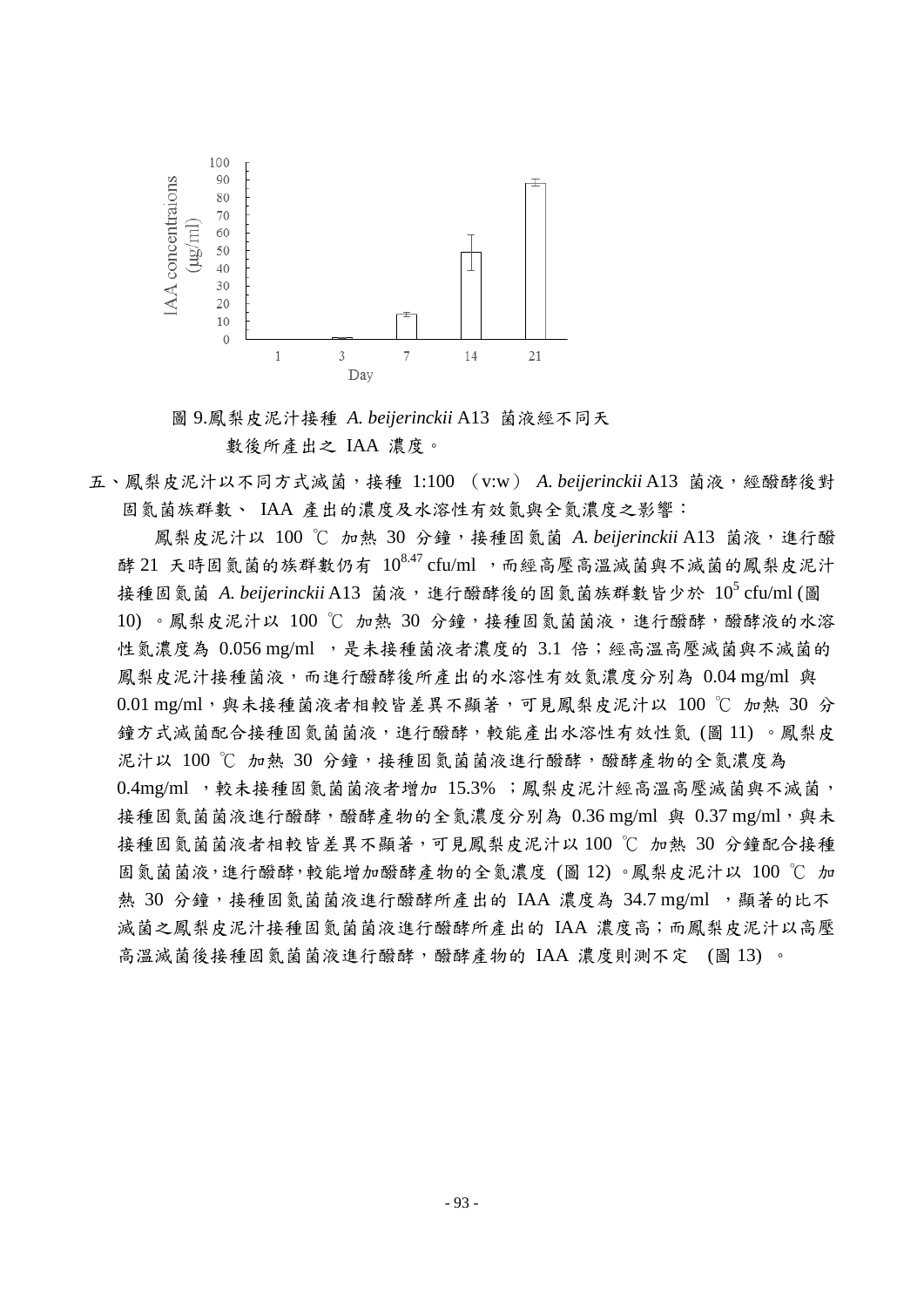









圖 12.以不同方式滅菌之鳳梨皮泥汁接種 *A. beijerinckii* A13 菌液經醱酵 21 天後之全氮濃度。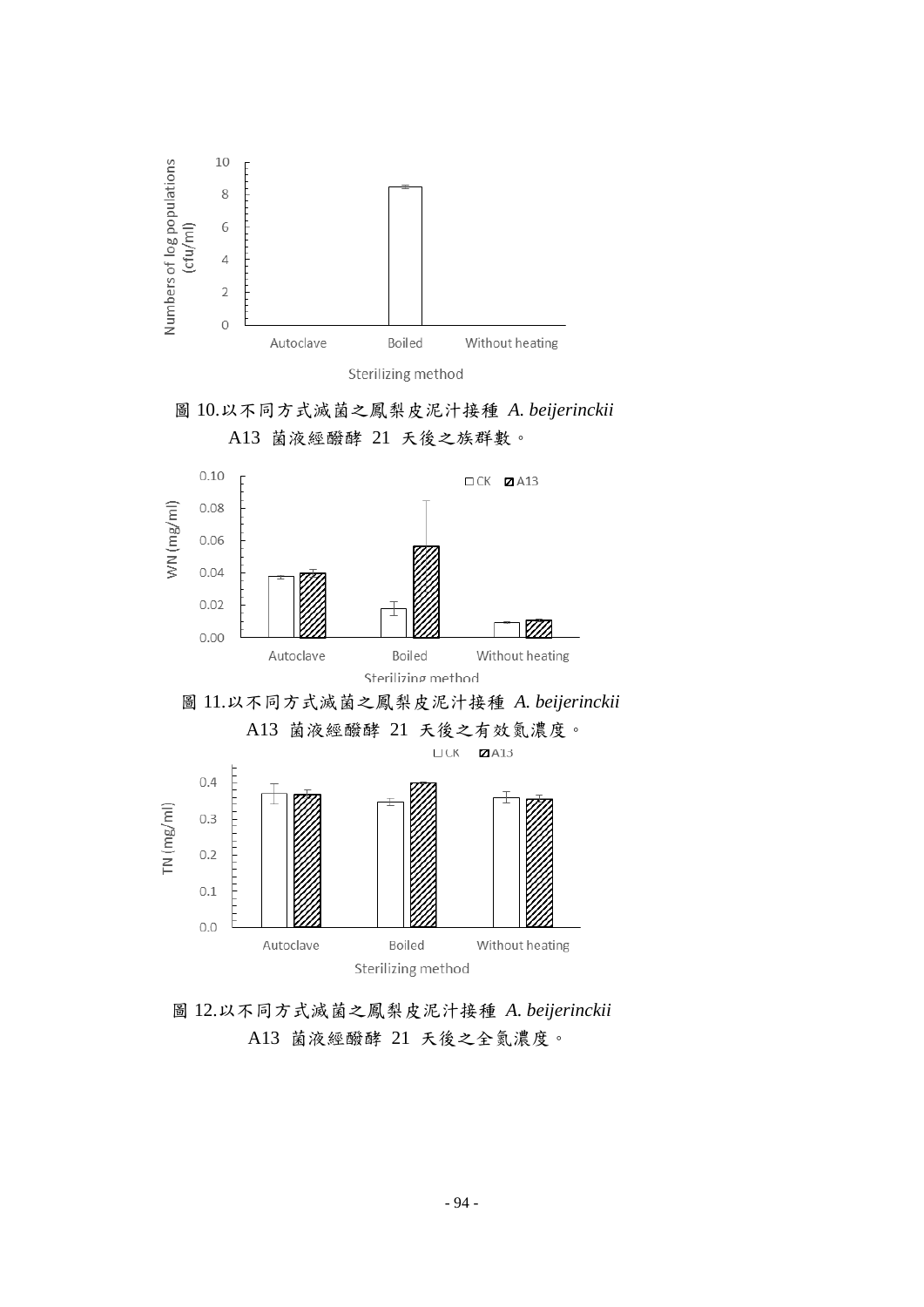



A13 菌液經醱酵 21 天後所產出之 IAA 濃度。

- 六、鳳梨皮泥汁接種固氮菌 *A. beijerinckii* A13 菌液或添加土壤溶液進行醱酵之產物對盆栽小 白菜生長之效益:
- (一)鳳梨皮泥汁接種 *A. beijerinckii* A13 菌液或添加土壤溶液進行醱酵對醱酵產物之水溶性 有效氮、全氮及 IAA 濃度之影響:

鳳梨皮泥汁接種固氮菌菌液,進行醱酵後所產出的水溶性有效氮與全氮濃度為 0.033 mg/ml 與 0.429 mg/g , 分別為鳳梨皮泥汁添加土壤溶液,進行醱酵後所產出者的 2.36 倍與 1.53 倍 (圖 14 與圖 15)。鳳梨皮泥汁接種固氮菌菌液,進行醱酵後所產出的 IAA 濃度為 15 μg/ml,而鳳梨皮泥汁添加土壤溶液,進行醱酵後所產出的 IAA 濃度則測不 到。由此可以知道鳳梨皮泥汁接種固氮菌 A. beijerinckii A13 菌液比添加土壤溶液,能 有效增加醱酵產物中之水溶性有效氮、全氮及 IAA 濃度。



圖 14.鳳梨皮泥汁接種 *A. beijerinckii* A13 菌液或土壤 溶液經醱酵 21 天後之有效氮濃度。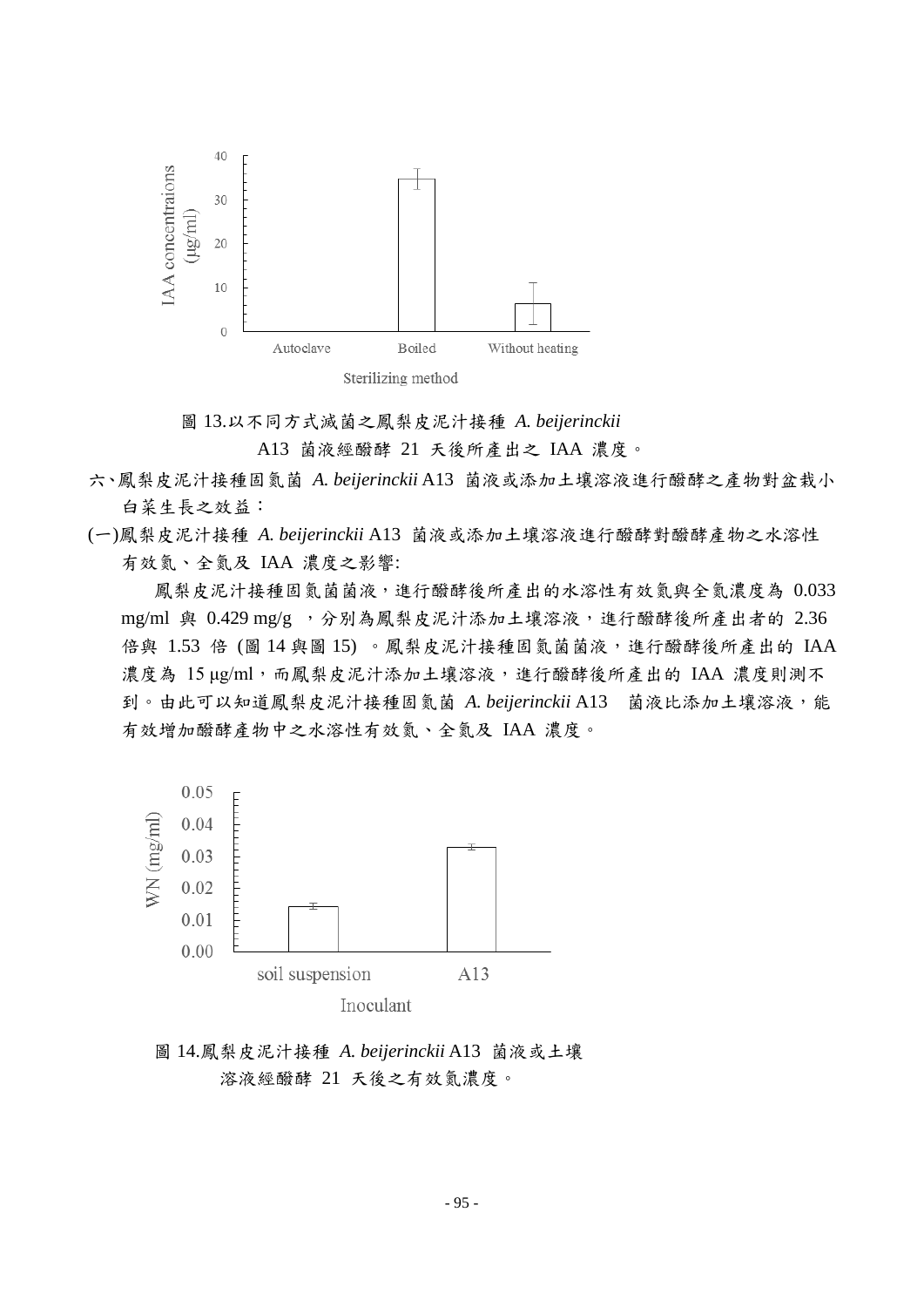

圖 15.鳳梨皮泥汁接種 *A. beijerinckii* A13 菌液或土壤 溶液經醱酵 21 天後之全氮濃度。

(二)鳳梨皮泥汁經接種固氮 *A. beijerinckii* A13 菌液或添加土壤溶液進行醱酵之產物對盆栽 小白菜鮮重與乾重之影響:

鳳梨皮泥汁以 100 ℃ 加熱 30 分鐘,接種 *A. beijerinckii* A13 菌液,進行醱酵 21 天 後,將醱酵產物 (以鳳梨皮添加土壤溶液進行醱酵之產物為對照) 以 1:20 、 1:10 及 1:5 (w:w) 與盆栽土壤混合,然後種植小白菜,經 30 天後採收植株地上部,小白菜每棵 的鮮重與乾重分別為 19.4 g 、 17.2 g 及 13.9 g 與 2.97 g 、 2.49 g 及 1.71 g ,雖然 分別和對照者的鮮重與乾重比較,差異不顯著,但是產量仍有增加的趨勢;施用於盆栽 土壤的鳳梨皮泥汁醱酵物愈多,小白菜的產量反而愈少(圖16與圖17),此可能與醱 酵物之酸鹼值為 pH 8.2-8.4 電導度為 2.4-2.5 mS/cm, 大量施用時會不利於小白菜生長有 關,不過其真正原因則有待探討。





圖 16.鳳梨皮泥汁接種 *A. beijerinckii* A13 菌液或土壤 溶液經醱酵 21 天後以不同量與盆栽土壤混合 對小白菜鮮重的影響。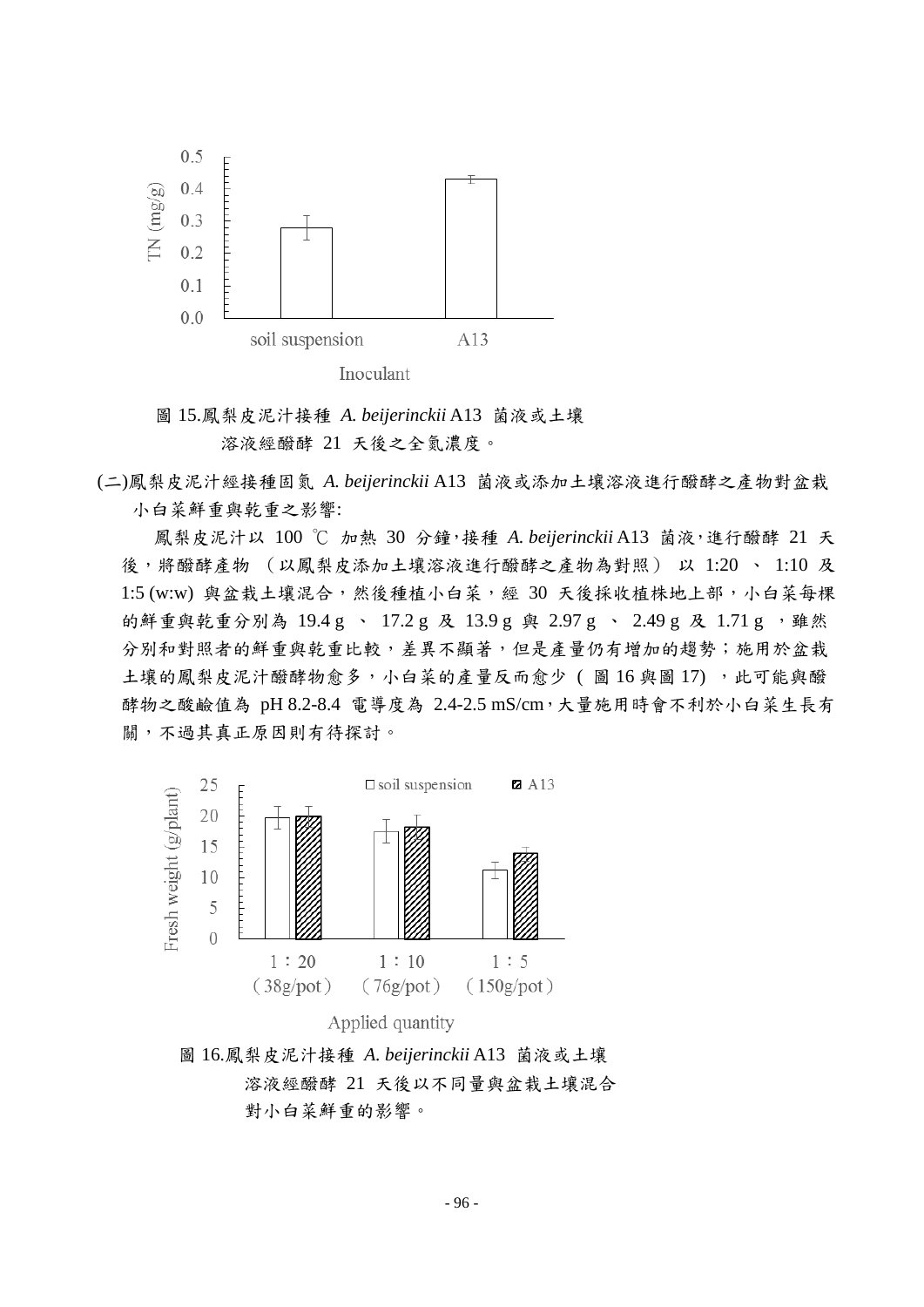

Applied quantity  $(g<sub>/</sub>pot)$ 

圖 17.鳳梨皮泥汁接種 *A. beijerinckii* A13 菌液或土壤 溶液經醱酵 21 天後以不同量與盆栽土壤混合 對小白菜乾重的影響。

#### 結論

鳳梨皮泥汁以 100 ℃ 加熱 30 分鐘,接種固氮菌 *A. beijerinckii* A13 菌液進行醱酵後之 產物,皆比鳳梨皮泥汁添加土壤溶液進行醱酵後之產物(對照處理) 顯著增加水溶性有效 氮、全氮及 IAA 濃度,醱酵後之產物以 1:20 、 1:10 及 1:5 (w:w) 與盆栽土壤混合,種植 小白菜經 30 天後採收,小白菜每棵的鮮重量與乾重量分別比盆栽土壤混合對照處理醱酵物 者重,但差異不顯著。施用於盆栽土壤之鳳梨皮泥汁醱酵物愈多,小白菜的產量反而愈少, 其原因有需要進行後續之試驗加以瞭解。

## 參考文獻

- 1.Bishop, P. E., Jarlenski, D. M. & Heterington, D. R. 1982. Expression of an alternative nitrogen fixation system in *Azotobacter vinelandii*. Journal of Bacteriology 150:1244-1251.
- 2.Bretrand, H., Plassard, C., Pinochet, X., Toraine, B., Normand, P., and Cleyet-Marel, J. C. 2000. Stimulation of the ionic transport system in *Brassica napus* by a plant growth-promoting rhizobacterium (*Achromobacter* sp.) Canadian Journal of Microbiology 46:229-236.
- 3.Deepak, and Lal, G. 2009. Integrated strategy to control wilt disease of cumin (Cuminum cyminum L.) caused by *Fusarium oxysporum* f. sp. cumini (Schlecht) Prasad & Patel. Journal of Spices and Aromatic Crops 18 (1):13-18.
- 4.Deubel, A. and Merbach, W. 2005. Influence of microorganisms on phosphorus bioavailability in soils. In Soil Biology v(3):Microorganisms in soils and roles in genesis and functions pp:177-191. Ed. by F. Buscot and A. Varma. Berlin, Heidelberg.
- 5.Illmer, P. and Schinner, F. 1995. Solubilization of inorganic calcium phosphates solubilization mechanisms. Soil Biology and Biochemistry 27:257-263.
- 6.Mail, G.V. and Bodhankar, M.G. 2009. Antifungal and phytohormone production potential of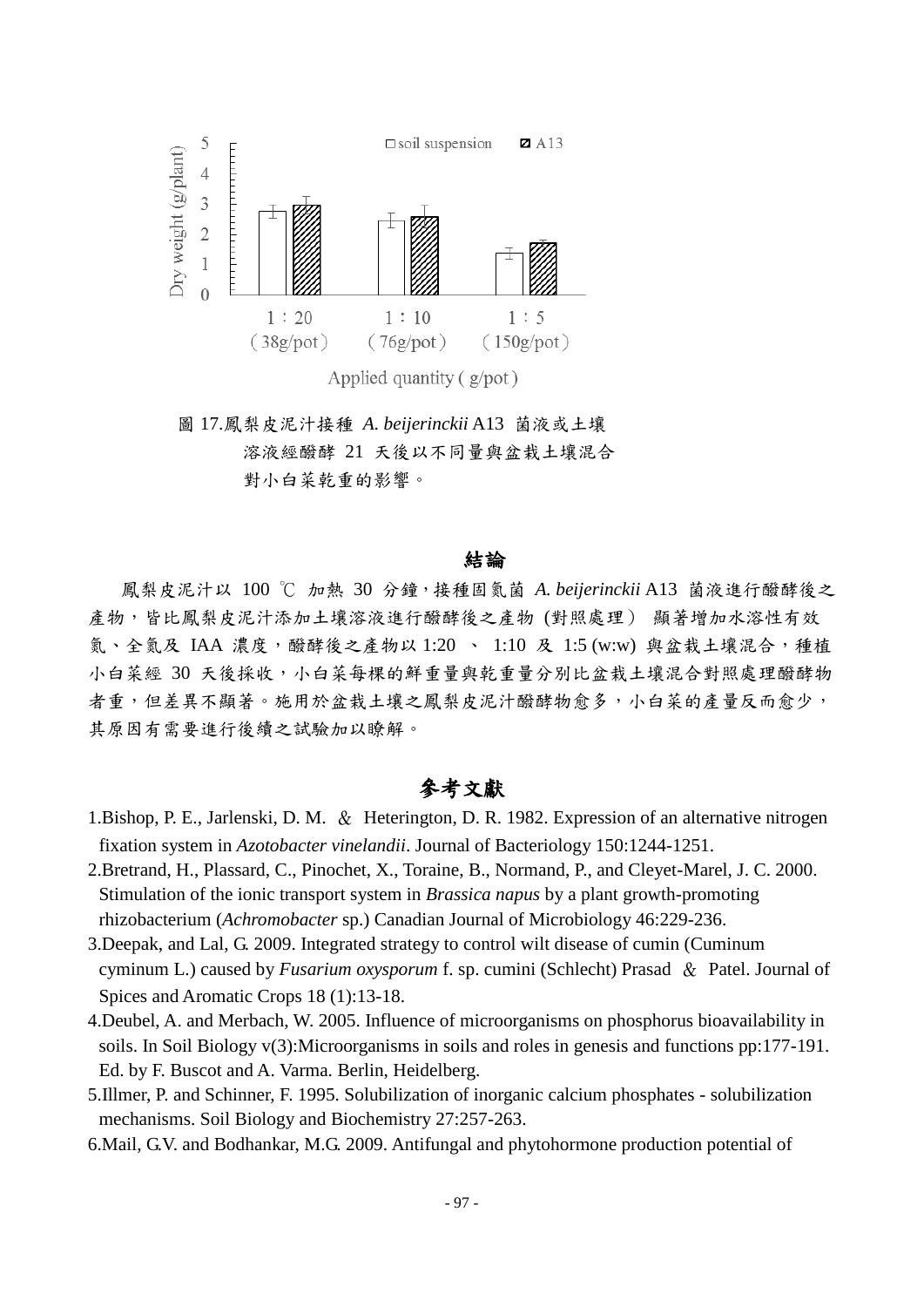*Azotobacter chroococcum* isolates from groundnut (Arachis hypogea L. Rhizosphere). Asian J. Exp. Sci. 23(1)1: 293-297.

- 7.Suneja, S., Narula, N., Anand, R. C. and Lakshminyana, K. 1996. Relationship of *Azotobacter chroococcum* siderophores with nitrogen fixation. Folia Microbiology 41:154-158.
- 8.Tindale, A. E., Mehrotra, M., Ottem, D. and Page, W. J. 2000. Dual regulation of catercholate siderophore biosynthesis in *Azotobacter vinelandii* by iron and oxidative stress. Microbiology 146:1617-1626.
- 9.Verma, S., kumar, V., Narula N. and Merbach, W. 2001. Studies on in vitro production of antimicrobial substances by *Azotobacter chroococcum* isolates/mutants. Journal of Plants Diseases and Protection 108:152-165.